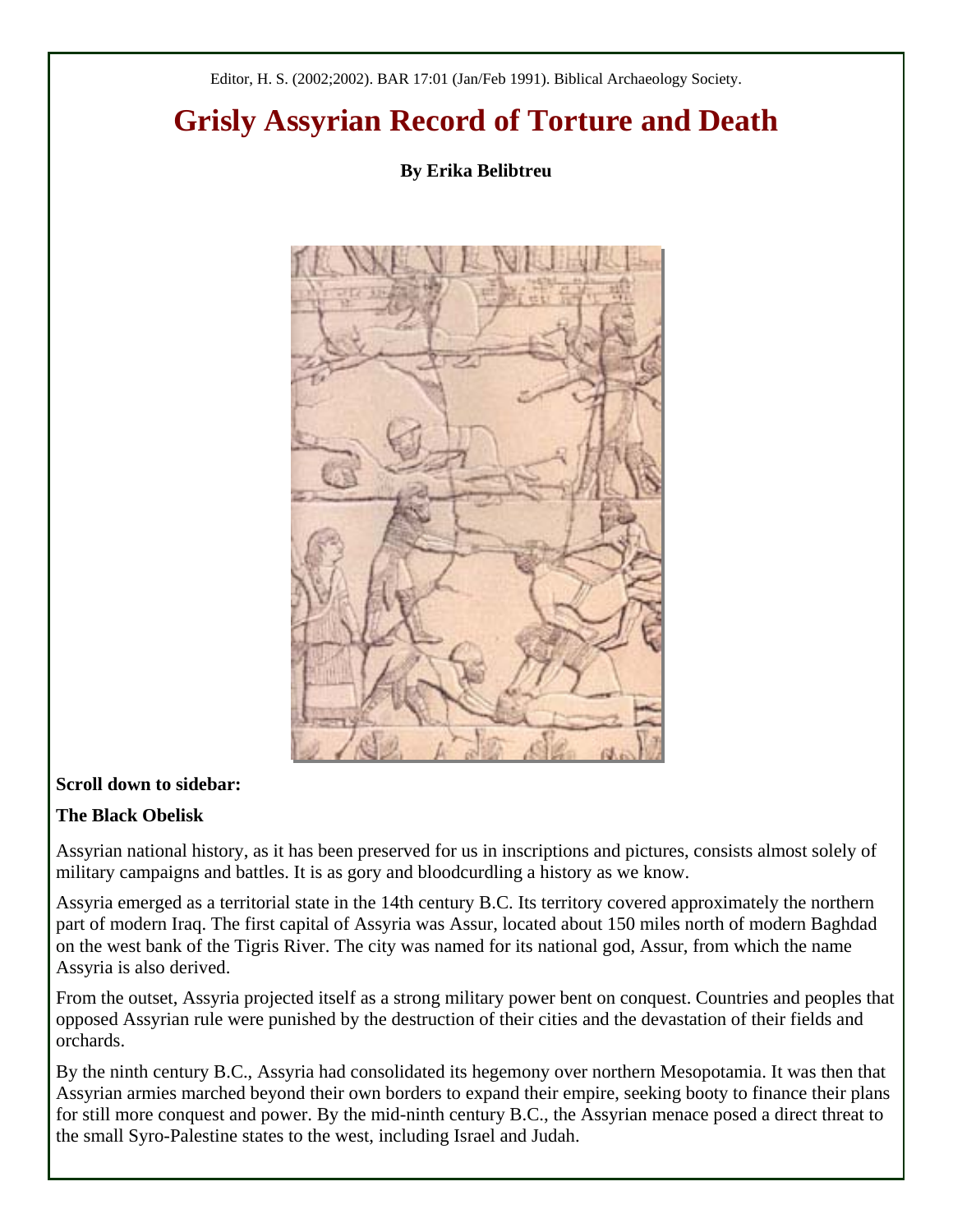The period from the ninth century to the end of the seventh century B.C. is known as the Neo-Assyrian period, during which the empire reached its zenith. The Babylonian destruction of their capital city Nineveh in 612 B.C. marks the end of the Neo-Assyrian empire, although a last Assyrian king, Ashur-uballit II, attempted to rescue the rest of the Assyrian state, by then only a small territory around Harran. However, the Babylonian king Nabopolassar (625–605 B.C.) invaded Harran in 610 B.C. and conquered it. In the following year, a final attempt was made by Ashur-uballit II to regain Harran with the help of troops from Egypt, but he did not succeed. Thereafter, Assyria disappears from history.



*Erich Lessing*

Ancient looters, the Assyrian soldiers carry away their booty after conquering Lachish in 701 B.C., depicted in this detail from a relief in Sennacherib's Southwest Palace at Nineveh. The riches thus acquired provided important funding for the monumental construction programs that the Assyrian kings undertook.

We will focus here principally on the records of seven Neo-Assyrian kings, most of whom ruled successively. Because the kings left behind pictorial, as well as written, records, our knowledge of their military activities is unusually well documented:

- 1. Ashurnasirpal II—883–859 B.C.
- 2. Shalmaneser III—858–824 B.C.
- 3. Tiglath-pileser III—744–727 B.C.
- 4. Sargon II—721–705 B.C.
- 5. Sennacherib—704–681 B.C.
- 6. Esarhaddon—680–669 B.C.
- 7. Ashurbanipal—668–627 B.C.

Incidentally, Assyrian records, as well as the Bible, mention the military contacts between the Neo-Assyrian empire and the small states of Israel and Judah.

An inscription of Shalmaneser III records a clash between his army and a coalition of enemies that included Ahab, king of Israel (c. 859–853 B.C.). Indeed, Ahab, according to Shalmaneser, mustered more chariots (2,000) than any of the other allies arrayed against the Assyrian ruler at the battle of Qarqar on the Orontes (853 B.C). For a time, at least, the Assyrian advance was checked.

An inscription on a stela from Tell al Rimah in northern Iraq, erected in 806 B.C. by Assyrian king Adad-nirari III, informs us that Jehoahaz, king of Israel (814–798 B.C.), paid tribute to the Assyrian king: "He [Adad-nirari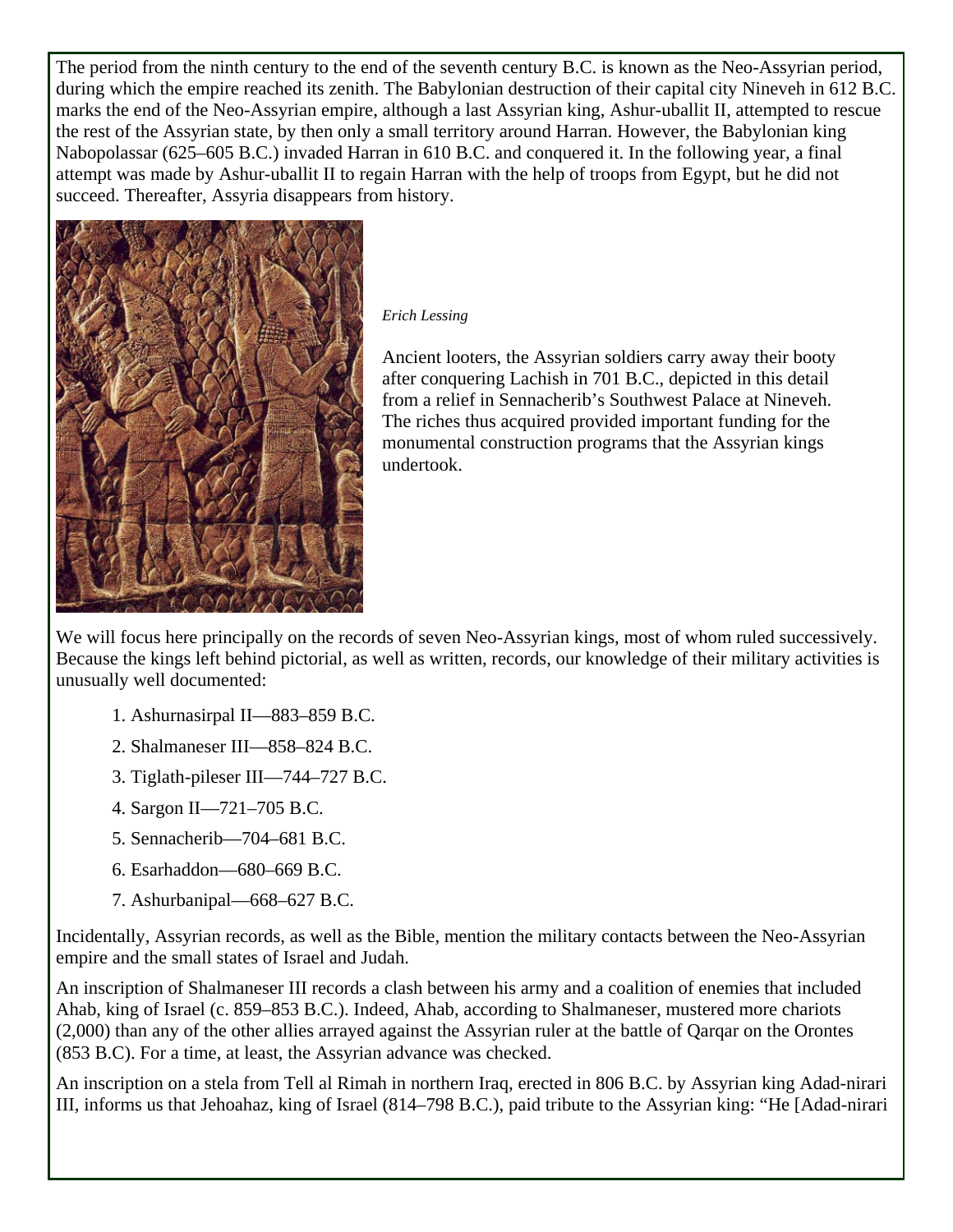III of Assyria] received the tribute of Ia'asu the Samarian Uehoahaz, king of Israel], of the Tyrian (ruler) and the Sidonian (ruler)." $\dagger$ 

From the inscriptions of Tiglath-pileser III and from some representations on the reliefs that decorated the walls of his palace at Nimrud, we learn that he too conducted a military campaign to the west and invaded Israel. Tiglath-pileser III received tribute from Menahem of Samaria (744–738 B.C.), as the Bible tells us; the Assyrian king is there called Pulu ( 2 Kings 15:19–20 ).

In another episode recorded in the Bible, Pekah, king of Israel (737–732 B.C.), joined forces with Rezin of Damascus against King Ahaz of Judah ( 2 Kings 16:5–10 ). The Assyrian king Tiglath-pileser III successfully intervened against Pekah, who was then deposed. The Assyrian king then placed Hoshea on the Israelite throne. By then Israel's northern provinces were devastated and part of her population was deported to Assyria ( 2 Kings 15:29 ).

At one point, Israel, already but a shadow of its former self and crushed by the burden of the annual tribute to Assyria, decided to revolt. Shalmaneser V (726–722 B.C.), who reigned after Tiglath-pileser III, marched into Israel, besieged its capital at Samaria and, after three years of fighting, destroyed it ( 2 Kings 18:10 ). This probably occurred in the last year of Shalmaneser V's reign (722 B.C.). However, his successor, Sargon II, later claimed credit for the victory. In any event, this defeat ended the national identity of the northern kingdom of Israel. Sargon II deported, according to his own records, 27,290 Israelites, settling them, according to the Bible, near Harran on the Habur River and in the mountains of eastern Assyria ( 2 Kings 17:6 , 18:11 ).

Later, in 701 B.C., when King Hezekiah of Judah withheld Assyrian tribute, Sargon II's successor, Sennacherib, marched into Judah, destroying, according to his claim, 46 cities and besieging Jerusalem. Although Sennacherib failed to capture Jerusalem ( 2 Kings 19:32–36 ), Hezekiah no doubt continued to pay tribute to Assyria.

The two principal tasks of an Assyrian king were to engage in military exploits and to erect public buildings. Both of these tasks were regarded as religious duties. They were, in effect, acts of obedience toward the principal gods of Assyria.

The historical records of ancient Assyria consist of tablets, prisms and cylinders of clay and alabaster. They bear inscriptions in cuneiform—wedge-shaped impressions representing, for the most part, syllables. In addition, we have inscribed obelisks and stelae as well as inscriptions on stone slabs that lined the walls and covered the floors of Assyrian palaces and temples.

In all of these inscriptions, the king stands at the top of the hierarchy—the most powerful person; he himself represents the state. All public acts are recorded as his achievements. All acts worthy of being recorded are attributed only to the Assyrian king, the focus of the ancient world.



## *Erich Lessing*

Impaled on stakes. Two Assyrian soldiers erect a stake with an impaled, naked man beside two others. The heads of these captured men of Lachish sag forward, suggesting that they are already dead. This detail comes from a series of reliefs, found at Nineveh, in which Sennacherib (704–681 B.C.) recorded the exploits of his invasion of Judah in 701 B.C. Lachish was among the 46 cities he conquered.

 $\overline{a}$ † Stephanie Page, "A Stela of Adad-nirari III and Nergal-eres from Tell al Rimah," *Iraq* 30 (1968), p. 143.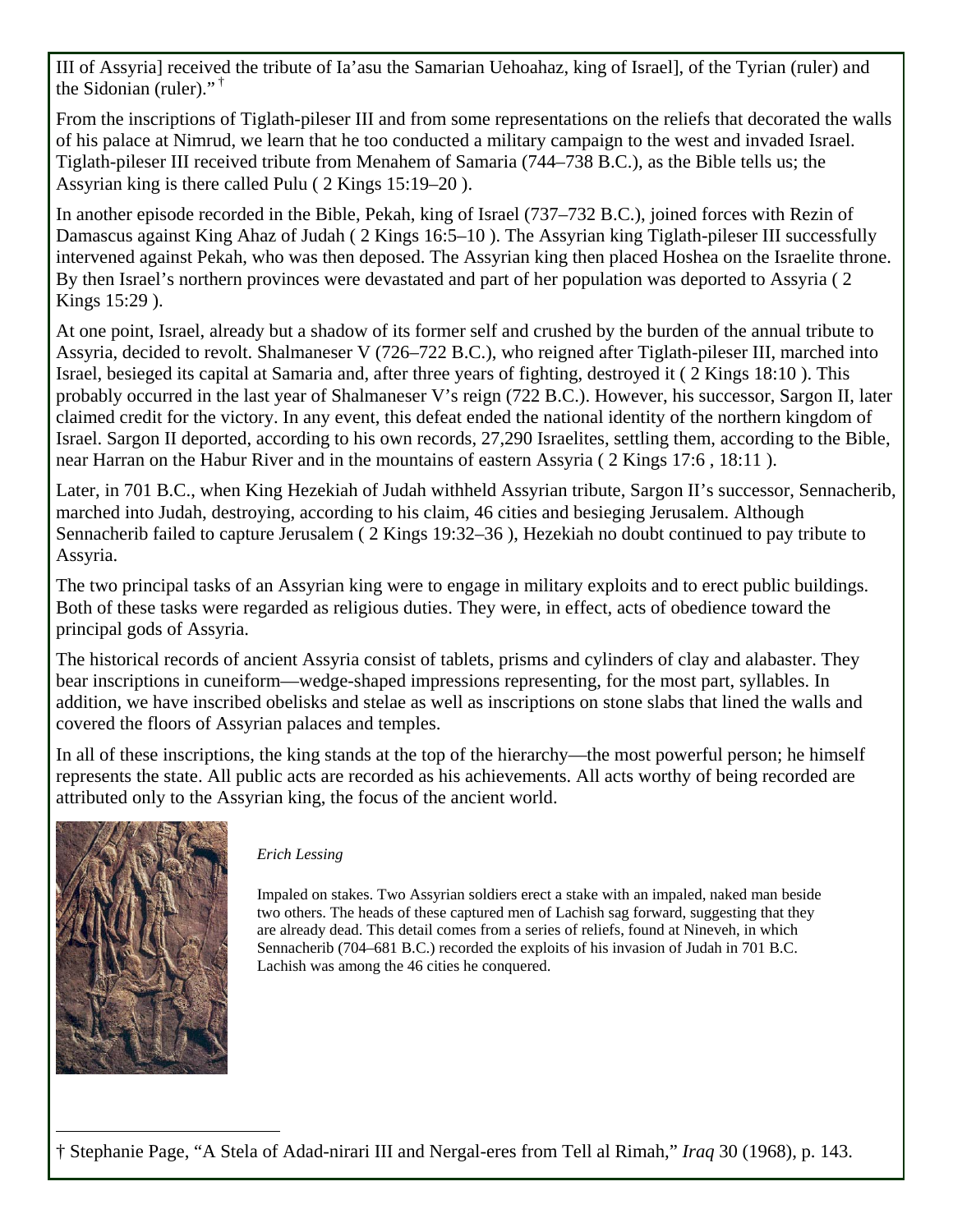The annals of the kings describe not only their military exploits, but also their building activities. This suggests that the spoil and booty taken during the military campaigns formed the financial foundation for the building activities of palaces, temples, canals and other public structures. The booty—property and people—probably provided not only precious building materials, but also artists and workmen deported from conquered territories.

The inscriptional records are vividly supplemented by pictorial representations. These include reliefs on bronze bands that decorated important gates, reliefs carved on obelisks and some engravings on cylinder seals. But the largest and most informative group of monuments are the reliefs sculpted into the stone slabs that lined the palaces' walls in the empire's capital cities-Nimrud (ancient Kalah), Khorsahad (ancient Dur Sharrukin) and Kuyunjik (ancient Nineveh).



*British Museum*

Assyrian headhunters gather their trophies. In a relief from Sennacherib's palace at Nineveh, two scribes, standing side by side at right, record the number of the enemy slain in a campaign in southern Mesopotamia. Heads lie in a heap at their feet. The foreground scribe uses pen and ink on a leather scroll; the other scribe writes with a stylus on a hinged writing-board coated with wax.

According to the narrative representations on these reliefs, the Assyrians never lost a battle. Indeed, no Assyrian soldier is ever shown wounded or killed. The benevolence of the gods is always bestowed on the Assyrian king and his troops.

Like the official written records, the scenes and figures are selected and arranged to record the king's heroic deeds and to describe him as "beloved of the gods":

"The king, who acts with the support of the great gods his lords and has conquered all lands, gained dominion over all highlands and received their tribute, captures of hostages, he who is victorious over all countries."<sup> $\uparrow$ </sup>

The inscriptions and the pictorial evidence both provide detailed information regarding the Assyrian treatment of conquered peoples, their armies and their rulers. In his official royal inscriptions, Ashurnasirpal II calls himself the "trampler of all enemies ... who defeated all his enemies [and] hung the corpses of his enemies on posts." † The treatment of captured enemies often depended on their readiness to submit themselves to the will of the Assyrian king:

"The nobles [and] elders of the city came out to me to save their lives. They seized my feet and said: 'If it pleases you, kill! If it pleases you, spare! If it pleases you, do what you will!"  $\ddot{ }$  \*

In one case when a city resisted as long as possible instead of immediately submitting, Ashurnasirpal proudly records his punishment:

 $\overline{a}$ 

<sup>†</sup> Albert Kirk Grayson, Assyrian Royal Inscriptions, Part 2: From Tiglath-pileser I to Ashur-nasir-apli II (Wiesbaden, Germ.: Otto Harrassowitz, 1976), p. 165.

<sup>†</sup> Grayson, p. 120.

<sup>†</sup> Grayson, p. 124.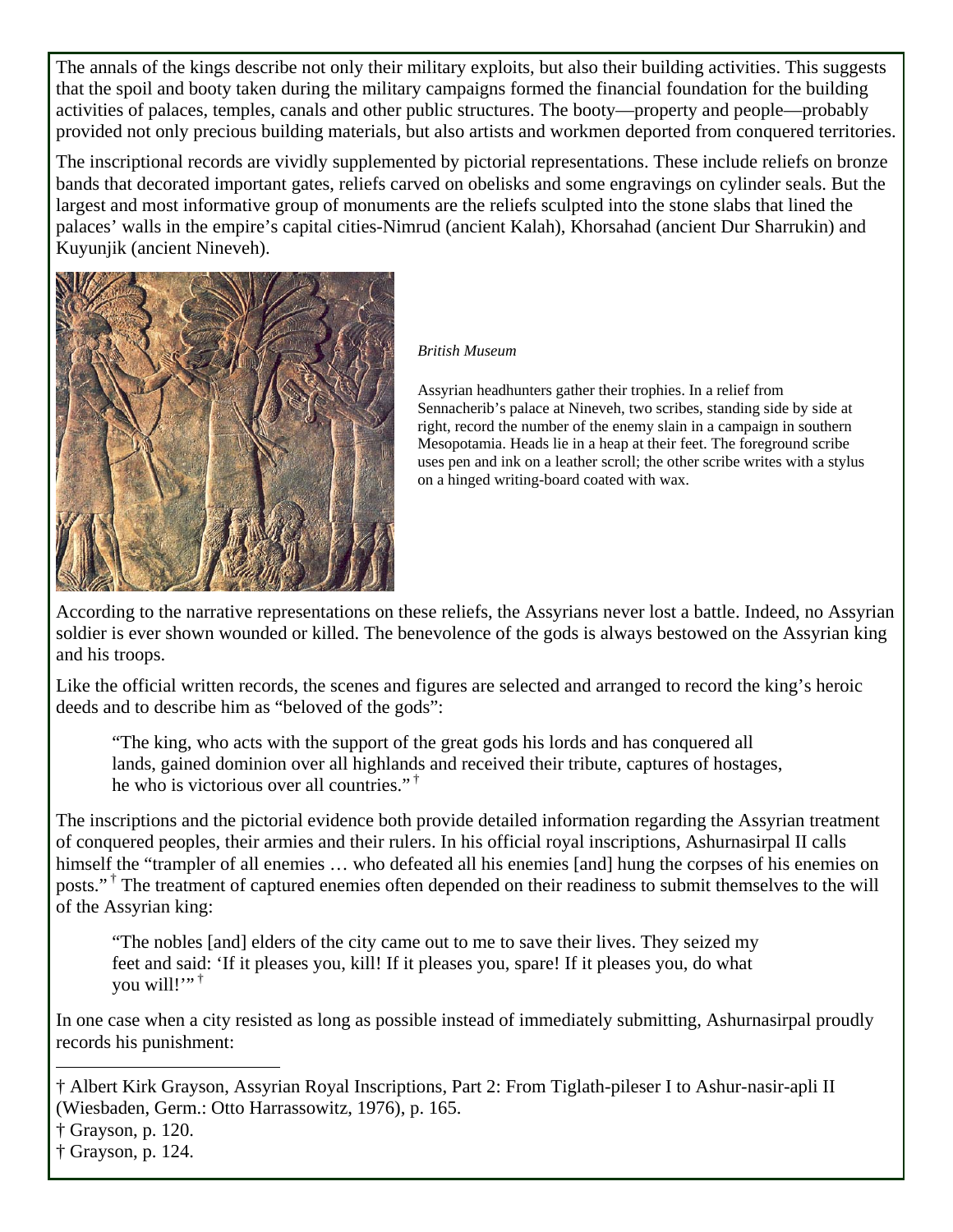"I flayed as many nobles as had rebelled against me [and] draped their skins over the pile [of corpses]; some I spread out within the pile, some I erected on stakes upon the pile ... I flayed many right through my land [and] draped their skins over the walls." †

The account was probably intended not only to describe what had happened, but also to frighten anyone who might dare to resist. To suppress his enemies was the king's divine task. Supported by the gods, he always had to be victorious in battle and to punish disobedient people:

"I felled 50 of their fighting men with the sword, burnt 200 captives from them, [and] defeated in a battle on the plain 332 troops. … With their blood I dyed the mountain red like red wool, [and] the rest of them the ravines [and] torrents of the mountain swallowed. I carried off captives [and] possessions from them. I cut off the heads of their fighters [and] built [therewith] a tower before their city. I burnt their adolescent boys [and] girls." $\dagger$ 

A description of another conquest is even worse:

"In strife and conflict I besieged [and] conquered the city. I felled 3,000 of their fighting men with the sword … I captured many troops alive: I cut off of some their arms [and] hands; I cut off of others their noses, ears, [and] extremities. I gouged out the eyes of many troops. I made one pile of the living [and] one of heads. I hung their heads on trees around the city." †

The palace of Ashurnasirpal II at Nimrud is the first, so far as we know, in which carved stone slabs were used in addition to the usual wall paintings. These carvings portray many of the scenes described in words in the annals.

From the reign of Shalmaneser III, Ashurnasirpal II's son, we also have some bronze bands that decorated a massive pair of wooden gates of a temple (and possibly a palace) at Balawat, near modern Mosul. These bronze bands display unusually fine examples of bronze repoussé (a relief created by hammering on the opposite side). In a detail, we see an Assyrian soldier grasping the hand and arm of a captured enemy whose other hand and both feet have already been cut off. Dismembered hands and feet fly through the scene. Severed enemy heads hang from the conquered city's walls. Another captive is impaled on a stake, his hands and feet already having been cut off. In another detail, we see three stakes, each driven through eight severed heads, set up outside the conquered city. A third detail shows a row of impaled captives lined up on stakes set up on a hill outside the captured city. In an inscription from Shalmaneser III's father, Ashurnasirpal II, the latter tells us, "I captured soldiers alive [and] erected [them] on stakes before their cities." †

† Grayson, p. 124.

 $\overline{a}$ 

- † Grayson, pp. 126–127.
- † Grayson, p. 126.
- † Grayson, p. 143.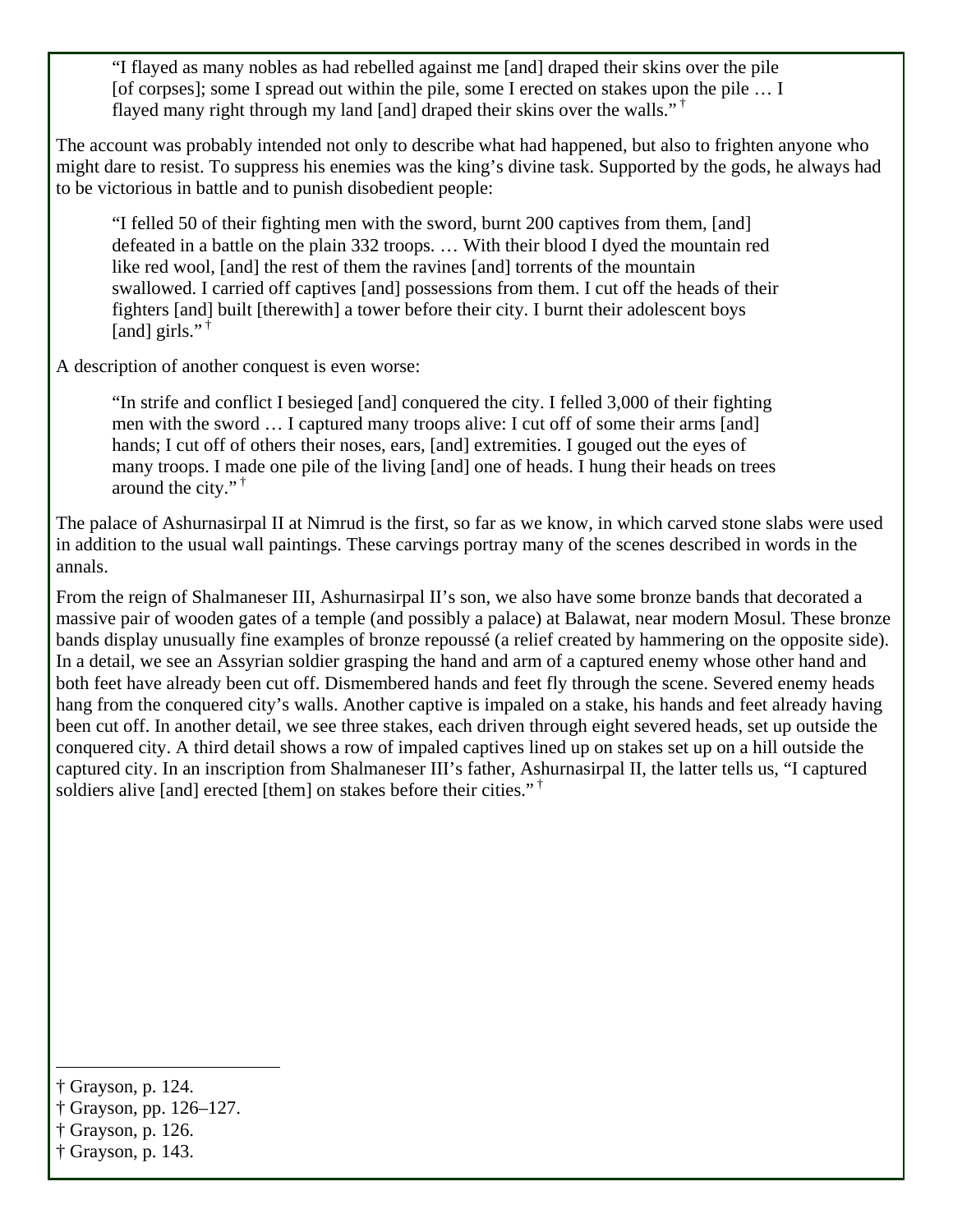

Dismembered and displayed, the victims of Shalmaneser III (858–824 B.C.) become grisly ornaments, as shown in this detail from a bronze relief that once decorated the wooden gates of a temple or palace at Balawat, near modern Mosul. Severed heads hang from the walls of Kulisi, at right, as flames (represented by parallel vertical lines) consume this ancient city near the source of the Tigris River. Beside the city we see a prisoner, bereft of hands and feet, impaled on a stake. At left, an Assyrian soldier grasps the hand of a captive whose other hand and feet have been cut off. Dismembered hands and feet litter the ground.

Another detail from the bronze relief from Balawat shows three stakes, each with eight male heads, standing like human totem poles outside an apparently conquered city on a hill. The city is Upumu, in Shubria, located southwest of Lake Van.

Salmaneser III's written records supplement his pictorial archive: "I filled the wide plain with the corpses of his warriors.... These [rebels] I impaled on stakes.<sup>†</sup> ...A pyramid (pillar) of heads I erected in front of the city."<sup>†</sup>

In the eighth century B.C., Tiglath-pileser III held center stage. Of one city he conquered, he says:

"Nabû-ushabshi, their king, I hung up in front of the gate of his city on a stake. His land, his wife, his sons, his daughters, his property, the treasure of his palace, I carried off. Bit-Amukâni I trampled down like a threshing (sledge). All of its people, (and) its goods, I took to Assyria." †

Such actions are illustrated several times in the reliefs at Tiglath-pileser's palace at Nimrud. These reliefs display an individual style in the execution of details that is of special importance in tracing the development of military techniques.

Perhaps realizing what defeat meant, a king of Urartu, threatened by Sargon II, committed suicide: "The splendor of Assur, my lord, overwhelmed him [the king of Urartu] and with his own iron dagger he stabbed himself through the heart, like a pig, and ended his life." $\dagger$ 

Sargon II started a new Assyrian dynasty that lasted to the end of the empire. Sargon built a new capital named after himself—Dur Sharrukin, meaning "Stronghold of the righteous king." His palace walls were decorated with especially large stone slabs, carved with extraordinarily large figures.

† Luckenbill, vol. 1, sec. 599.

 $\overline{a}$ 

† Luckenbill, vol. 2, sec. 22.

<sup>†</sup> Daniel David Luckenbill, *Ancient Records of Assyria and Babylonia* , 2 vols. (Chicago Univ. of Chicago Press, 1926–1927), vol. 1, secs. 584–585.

<sup>†</sup> Luckenbill, vol. 1, sec. 783.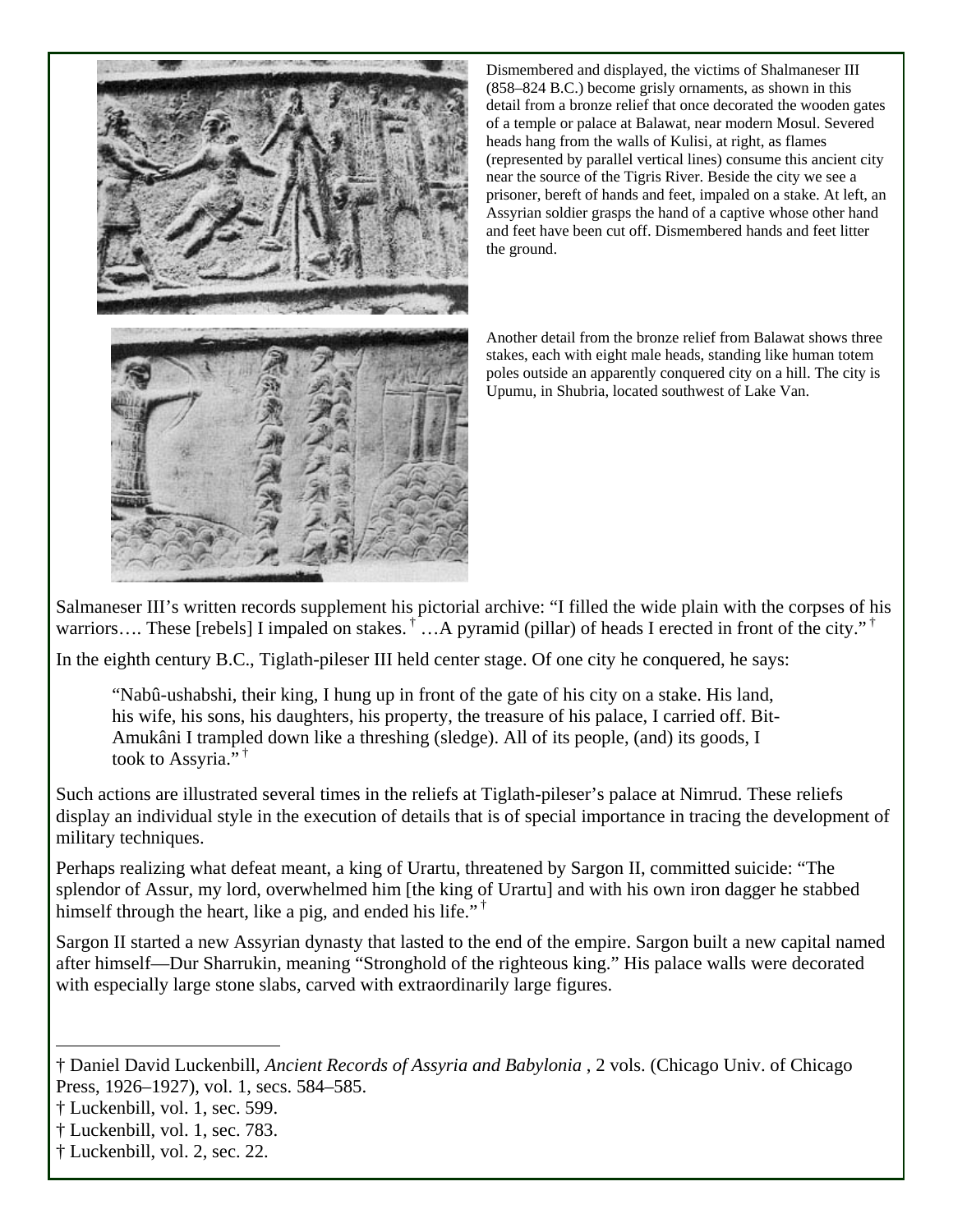

#### *British Museum*

One of the perpetrators. Making a grand appearance, Ashurbanipal II (668–627 B.C.) wears his conical hat surmounted by a point, the special headdress of Assyrian kings, and stands in his ornate chariot as he receives captives and spoils (not shown) from one of his conquests.

Sargon's son and successor, Sennacherib, again moved the Assyrian capital, this time to Nineveh, where he built his own palace. According to the excavator of Nineveh, Austen Henry Layard, the reliefs in Sennacherib's palace, if lined up in a row, would stretch almost two miles. If anything, Sennacherib surpassed his predecessors in the grisly detail of his descriptions:

"I cut their throats like lambs. I cut off their precious lives (as one cuts) a string. Like the many waters of a storm, I made (the contents of) their gullets and entrails run down upon the wide earth. My prancing steeds harnessed for my riding, plunged into the streams of their blood as (into) a river. The wheels of my war chariot, which brings low the wicked and the evil, were bespattered with blood and filth. With the bodies of their warriors I filled the plain, like grass. (Their) testicles I cut off, and tore out their privates like the seeds of cucumbers."<sup>†</sup>



### *Erich Lessing*

Written records left by the Assyrian kings supplement and corroborate the brutality depicted in the reliefs that decorated their palaces. These records, written in a wedge-shaped script called cuneiform, have been preserved primarily in three forms: prisms, cylinders and tablets made of clay or alabaster. One of the most famous Assyrian prisms contains the annals of Sennacherib. Among the events crowded onto the six faces of this 15-inch-high, clay prism is a boastful account of Sennacherib's destruction of Judah in 701 B.C. Inscribed in about 691 B.C., the account says in part: "Forty-six of [Hezekiah's] strong walled towns and innumerable smaller villages … I besieged and conquered … . As for Hezekiah, the awful splendor of my lordship overwhelmed him."

In several rooms of Sennacherib's Southwest Palace at Nineveh, severed heads are represented; deportation scenes are frequently depicted. Among the deportees depicted, there are long lines of prisoners from the Judahite city of Lachish; they are shown pulling a rope fastened to a colossal entrance figure for Sennacherib's palace at Nineveh; above this line of deportees is an overseer whose hand holds a truncheon.

1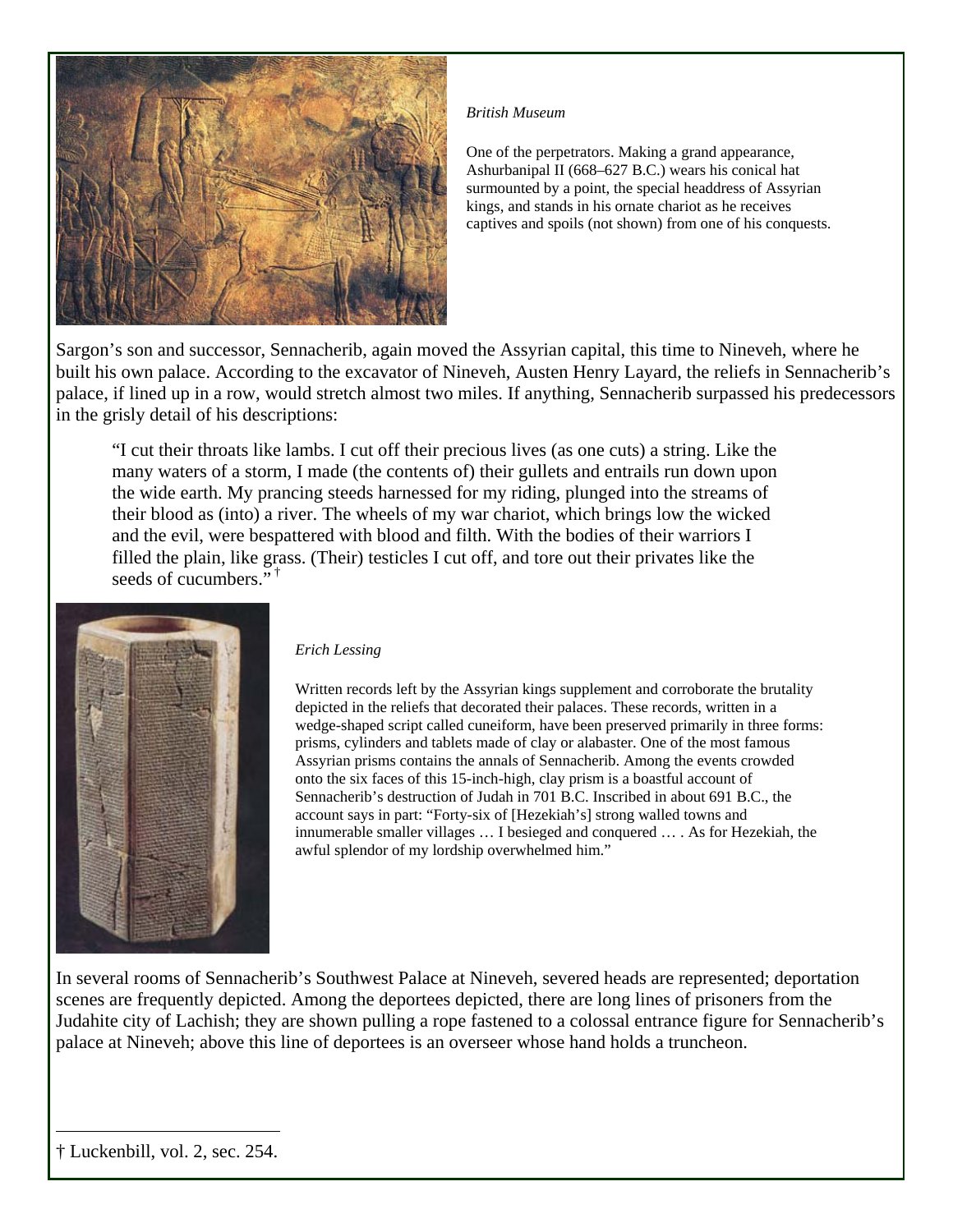

### *British Museum*

A multitude of slaves, prisoners of war from different parts of the Near East, labor probably to adorn Sennacherib's Southwest Palace at Nineveh. In both details, three rows of men pull on heavy ropes, dragging large stones to the palace. Hovering over them, Assyrian overseers stand poised to strike with their truncheons. The men in the middle row of each detail appear to be Judahite captives, for they are dressed similarly to the deportees from Lachish in other reliefs at Nineveh. These details come from reliefs in Court VI of the palace.

Drawing of relief.

Sennacherib was murdered by his own sons. Another son, Esarhaddon, became his successor. As the following examples show, Esarhaddon treated his enemies just as his father and grandfather had treated theirs: "Like a fish I caught him up out of the sea and cut off his head," † he said of the king of Sidon; "Their blood, like a broken dam, I caused to flow down the mountain gullies"; † and "I hung the heads of Sanduarri [king of the cities of Kundi and Sizu] and Abdi-milkutti [king of Sidon] on the shoulders of their nobles and with singing and music I paraded through the public square of Nineveh. †

Ashurbanipal, Esarhaddon's son, boasted:

"Their dismembered bodies I fed to the dogs, swine, wolves, and eagles, to the birds of heaven and the fish in the deep…. What was left of the feast of the dogs and swine, of their members which blocked the streets and filled the squares, I ordered them to remove from Babylon, Kutha and Sippar, and to cast them upon heaps." †

When Ashurbanipal didn't kill his captives he "pierced the lips (and) took them to Assyria as a spectacle for the people of my land." †

 $\overline{a}$ 

<sup>†</sup> Luckenbill, vol. 2, sec. 511.

<sup>†</sup> Luckenbill, vol. 2, sec. 521.

<sup>†</sup> Luckenbill, vol. 2, sec. 528.

<sup>†</sup> Luckenbill, vol. 2, secs. 795–796.

<sup>†</sup> Luckenbill, vol. 2, sec. 800.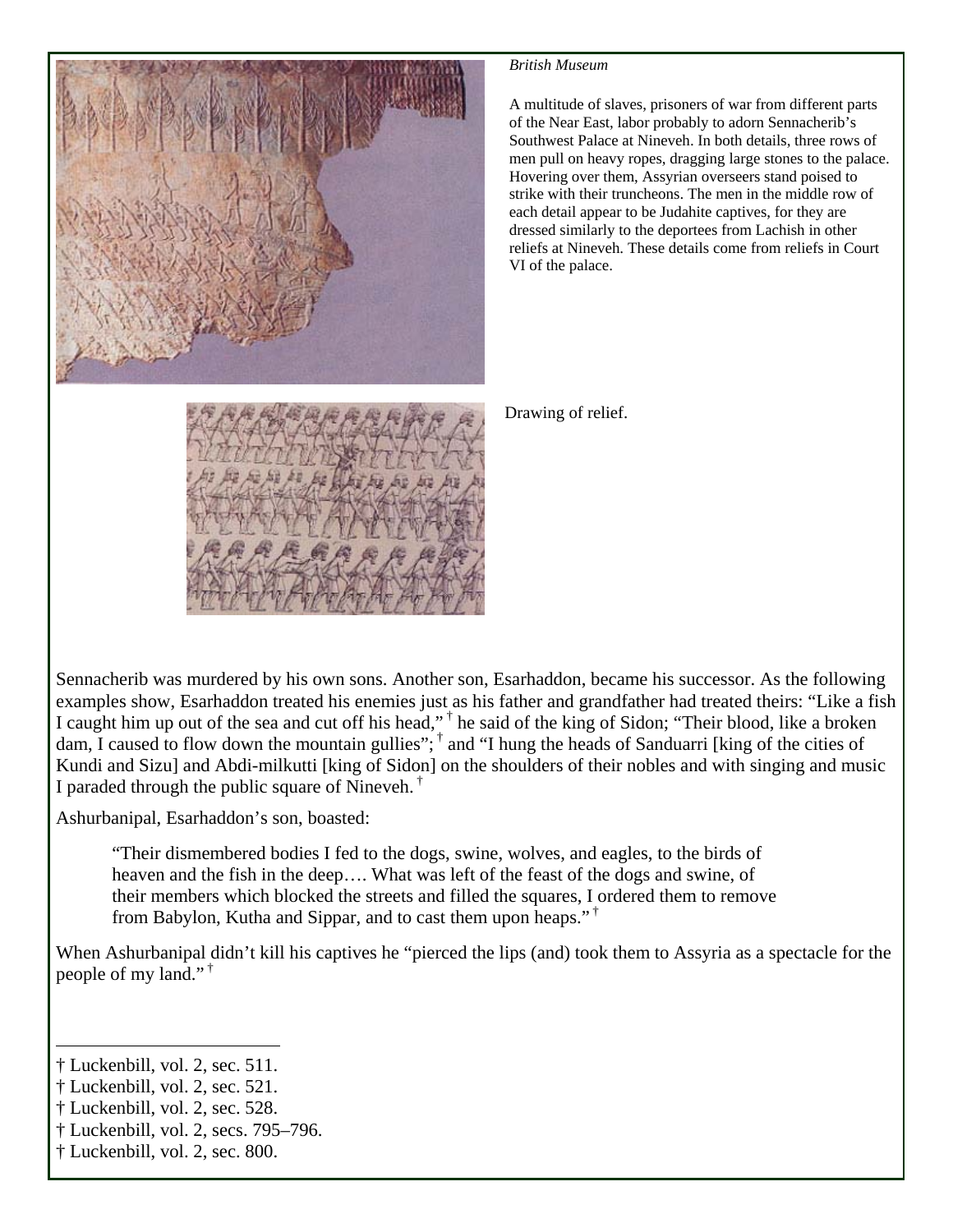The enemy to the southeast of Assyria, the people of Elam, underwent a special punishment that did not spare even their dead:

"The sepulchers of their earlier and later kings, who did not fear Assur and Ishtar, my lords, (and who) had plagued the kings, my fathers, I destroyed, I devastated, I exposed to the sun. Their bones (members) I carried off to Assyria. I laid restlessness upon their shades. I deprived them of food-offerings and libations of water." †

Among the reliefs carved by Ashurbanipal were pictures of the mass deportation of the Elamites, together with severed heads assembled in heaps. Two Elamites are seen fastened to the ground while their skin is flayed, while others are having their tongues pulled out.



Assyrian headhunters. Piled heads appear in a relief from the reign of Ashurbanipal (668–627 B.C.), seen here as drawn from the original. In this scene the heads are collected inside a tent, at left. Outside the tent, two Assyrian soldiers carrying additional heads wade through the decapitated bodies of their Elamite enemies.

There is no reason to doubt the historical accuracy of these portrayals and descriptions. Such punishments no doubt helped to secure the payment of tribute—silver, gold, tin, copper, bronze and iron, as well as building materials including wood, all of which was necessary for the economic survival of the Assyrian empire.

In our day, these depictions, verbal and visual, give a new reality to the Assyrian conquest of the northern kingdom of Israel in 721 B.C. and to Sennacherib's subsequent campaign into Judah in 701 B.C.

1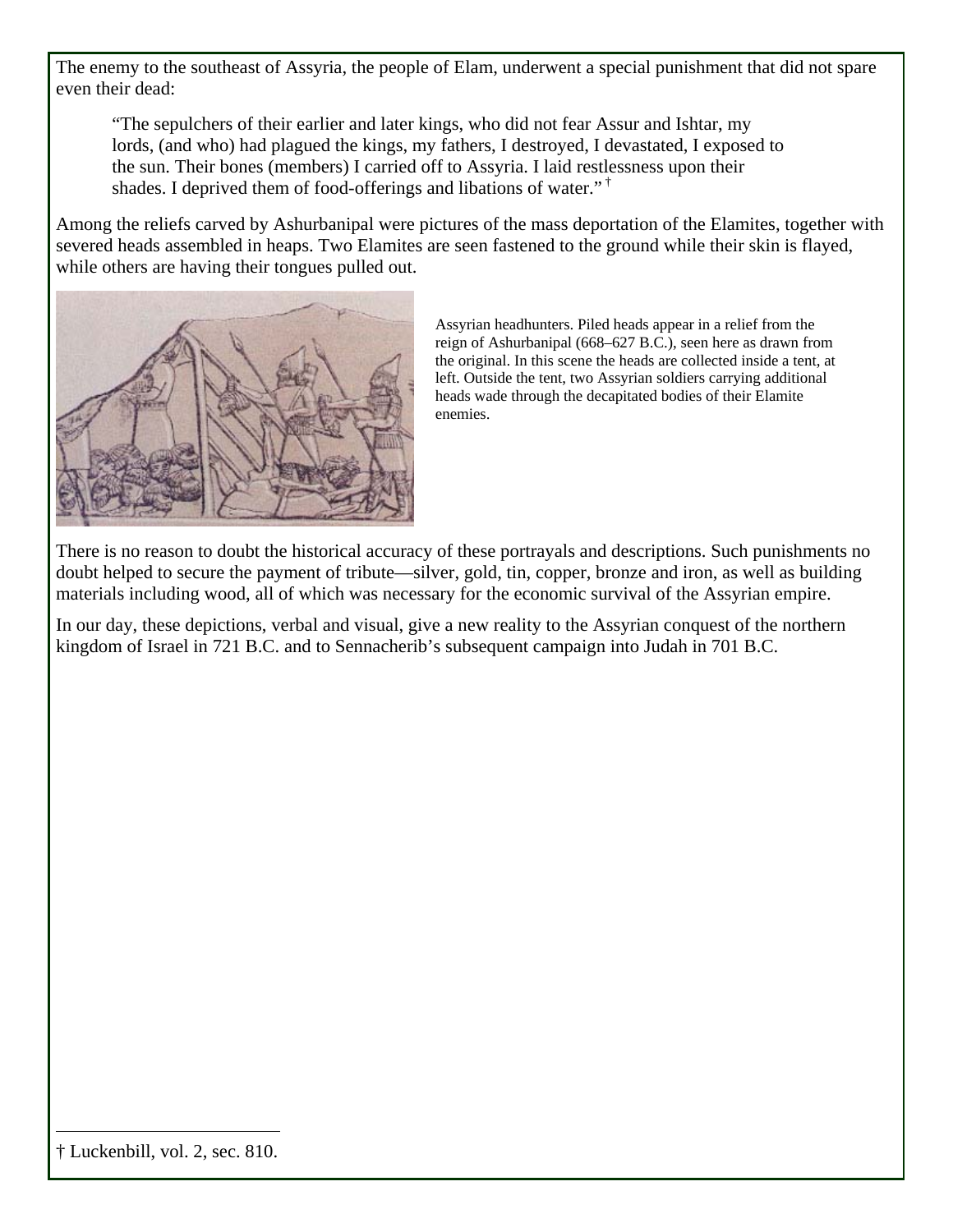## **The Black Obelisk**



*British Museum* 

Discovered in Nimrud in 1846 by Austen Henry Layard, this 6.5-foot-high, four-sided monolith, known simply as the "Black Obelisk" (above), records ancient Israel's obeisance to Assyria during a turbulent period in Israel's history.



*British Museum* 

It all began with a coup d'etat. A garrison commander named Jehu marched his troops from Ramoth-Gilead, in northern Transjordan, to Samaria and seized the throne of the northern kingdom of Israel in about 842 B.C. After killing the reigning king Jehoram, he proceeded to eliminate all possible claimants to the throne by slaughtering the royal family, the courtiers and even Ahaziah, king of the southern kingdom of Judah, and his brothers ( 2 Chronicles 22:8–9 ). Jehu managed to do all this because he had the support of the army, of the poor and of prophets such as Elisha ( 2 Kings 9:1–3 ), who opposed the royal house and wanted to extirpate the Tyrian cult of Baal from Israelite religious life. Once in power, Jehu purged the cult by executing the prophets of Baal and destroying the temple of the god.